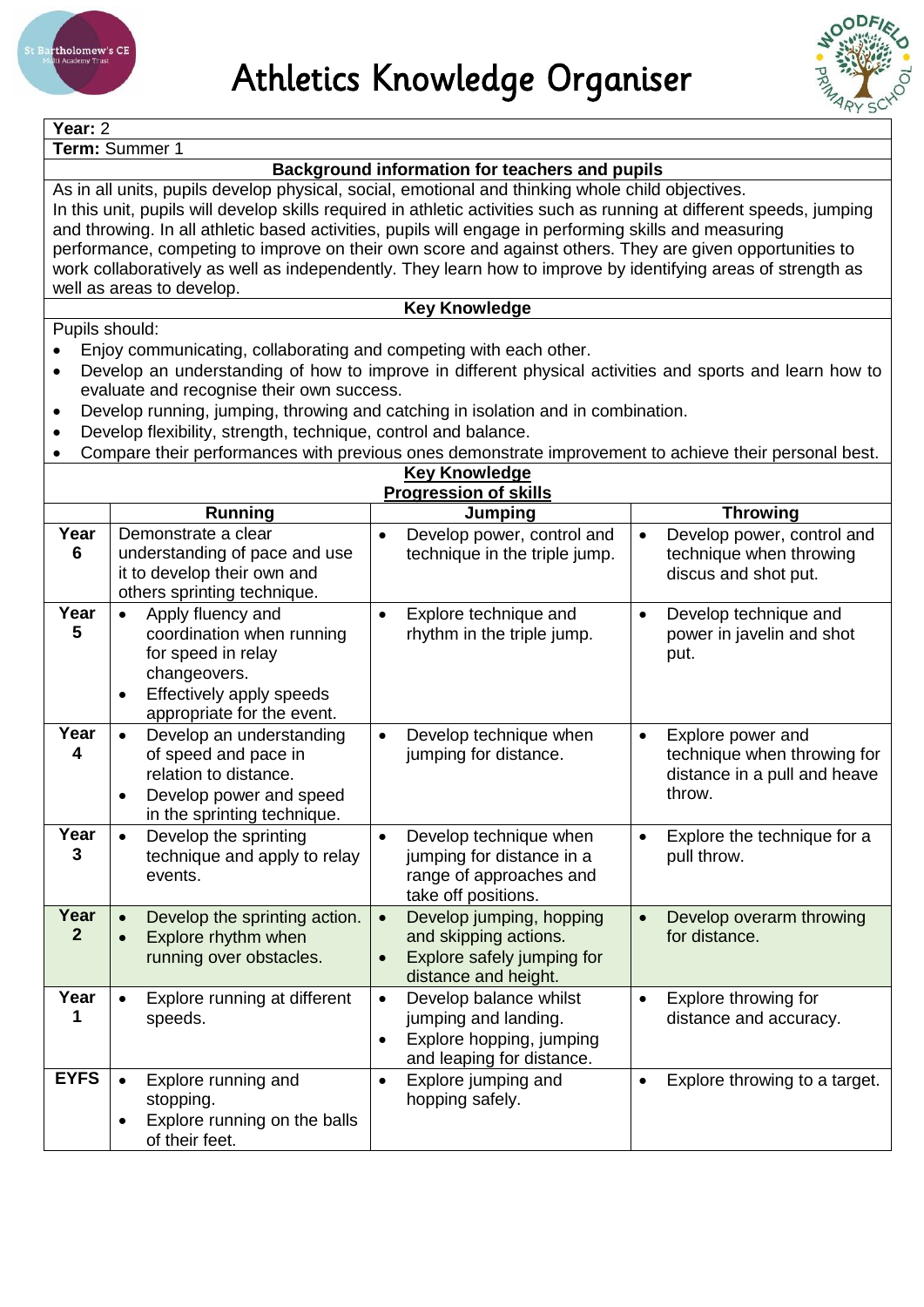| <b>Whole child Skills</b>                                                                                                               |                                                                                      |                                                 |                            |                                     |  |  |  |  |  |
|-----------------------------------------------------------------------------------------------------------------------------------------|--------------------------------------------------------------------------------------|-------------------------------------------------|----------------------------|-------------------------------------|--|--|--|--|--|
| <b>Physical</b>                                                                                                                         |                                                                                      | <b>Social</b>                                   | <b>Emotional</b>           | <b>Thinking</b>                     |  |  |  |  |  |
| Running at different speeds                                                                                                             | Working<br>$\bullet$                                                                 |                                                 | Working<br>$\bullet$       | Observing and<br>$\bullet$          |  |  |  |  |  |
| Jumping for distance                                                                                                                    |                                                                                      | collaboratively                                 | independently              | providing feedback                  |  |  |  |  |  |
| Throwing for distance<br>$\bullet$                                                                                                      | $\bullet$                                                                            | Working safely                                  | Determination<br>$\bullet$ | <b>Exploring ideas</b><br>$\bullet$ |  |  |  |  |  |
|                                                                                                                                         |                                                                                      |                                                 |                            |                                     |  |  |  |  |  |
| <b>Links to other National Curriculum subjects</b>                                                                                      |                                                                                      |                                                 |                            |                                     |  |  |  |  |  |
| <b>English</b>                                                                                                                          |                                                                                      |                                                 |                            |                                     |  |  |  |  |  |
| $\bullet$                                                                                                                               | Introduction of key vocabulary – speed, power, strength, accuracy                    |                                                 |                            |                                     |  |  |  |  |  |
|                                                                                                                                         |                                                                                      |                                                 |                            |                                     |  |  |  |  |  |
| Communicating ideas with a partner<br><b>Maths</b>                                                                                      |                                                                                      |                                                 |                            |                                     |  |  |  |  |  |
|                                                                                                                                         |                                                                                      |                                                 |                            |                                     |  |  |  |  |  |
| Counting how many cones they can touch in 20 seconds<br>$\bullet$<br>Counting how many jumps it takes them to get across a set distance |                                                                                      |                                                 |                            |                                     |  |  |  |  |  |
| $\bullet$                                                                                                                               |                                                                                      |                                                 |                            |                                     |  |  |  |  |  |
|                                                                                                                                         | Counting how many consecutive throws they can make<br>$\bullet$                      |                                                 |                            |                                     |  |  |  |  |  |
| $\bullet$                                                                                                                               | Counting how many target throws they make                                            |                                                 |                            |                                     |  |  |  |  |  |
| $\bullet$                                                                                                                               | Counting how many lengths of the playground completed in 1 minute                    |                                                 |                            |                                     |  |  |  |  |  |
| $\bullet$                                                                                                                               | Estimating distances to make a playing area                                          |                                                 |                            |                                     |  |  |  |  |  |
|                                                                                                                                         | Measuring how far they throw                                                         |                                                 |                            |                                     |  |  |  |  |  |
| <b>Science</b>                                                                                                                          |                                                                                      |                                                 |                            |                                     |  |  |  |  |  |
| $\bullet$                                                                                                                               | Understanding the effect exercise has on the body                                    |                                                 |                            |                                     |  |  |  |  |  |
| $\bullet$                                                                                                                               | Understanding how the body reacts to different exercises                             |                                                 |                            |                                     |  |  |  |  |  |
| $\bullet$                                                                                                                               | Understanding which part of the body is used in jumping for height                   |                                                 |                            |                                     |  |  |  |  |  |
| $\bullet$                                                                                                                               | Exploring stance to increase power in their throw                                    |                                                 |                            |                                     |  |  |  |  |  |
|                                                                                                                                         |                                                                                      | <b>Key Vocabulary</b>                           |                            |                                     |  |  |  |  |  |
|                                                                                                                                         | Prior vocabulary - far, hop, aim, fast, slow, bend, improve, direction, travel       |                                                 |                            |                                     |  |  |  |  |  |
|                                                                                                                                         | New vocabulary - sprint, jog, distance, height, take off, landing, overarm, underarm |                                                 |                            |                                     |  |  |  |  |  |
|                                                                                                                                         |                                                                                      | <b>Teacher Glossary</b>                         |                            |                                     |  |  |  |  |  |
| Pace                                                                                                                                    | The speed at which a performer runs                                                  |                                                 |                            |                                     |  |  |  |  |  |
| <b>Agility</b>                                                                                                                          | The ability to change direction quickly and easily.                                  |                                                 |                            |                                     |  |  |  |  |  |
| Jump                                                                                                                                    | Take off and land on two feet.                                                       |                                                 |                            |                                     |  |  |  |  |  |
| Hop                                                                                                                                     |                                                                                      | Take off on one foot and land on the same foot. |                            |                                     |  |  |  |  |  |
| Coordination                                                                                                                            | To move different body parts at the same time.                                       |                                                 |                            |                                     |  |  |  |  |  |
|                                                                                                                                         |                                                                                      |                                                 |                            |                                     |  |  |  |  |  |
|                                                                                                                                         | <b>Official Athletic Events</b>                                                      |                                                 |                            |                                     |  |  |  |  |  |
| Running                                                                                                                                 | Jumping                                                                              | <b>Throwing</b>                                 |                            |                                     |  |  |  |  |  |
| Sprinting                                                                                                                               | Long jump                                                                            | <b>Discus</b>                                   |                            |                                     |  |  |  |  |  |
| 100m, 200m, 400m<br><b>Hurdles</b>                                                                                                      | Jump for distance                                                                    | Fling throw                                     |                            |                                     |  |  |  |  |  |
| Relay                                                                                                                                   | Triple jump                                                                          | <b>Shot</b>                                     |                            |                                     |  |  |  |  |  |
| Middle distance                                                                                                                         | Jump for distance                                                                    | Push throw                                      |                            |                                     |  |  |  |  |  |
| 800m, 1500m                                                                                                                             | High jump                                                                            | <b>Hammer</b>                                   |                            |                                     |  |  |  |  |  |
| <b>Long distance</b><br>5,000, 10,000                                                                                                   | Jump for height<br>Pole vault                                                        | Fling throw<br>Javelin                          |                            |                                     |  |  |  |  |  |
| <b>Steeplechase</b>                                                                                                                     | Jump for height                                                                      | Pull throw                                      |                            |                                     |  |  |  |  |  |
|                                                                                                                                         |                                                                                      |                                                 |                            |                                     |  |  |  |  |  |

## **Health and safety**

**Teach the pupils how to behave and move in a safe way both with and without equipment. In throwing events ensure all pupils throw in the same direction. Ensure the pupils wait to take turns when instructed to do so and that all equipment is stored safely when not in use.**

**Remind children to:**

- **Remove any jewellery before the lesson.**
- **Tie long hair back.**
- **Wear suitable clothing for PE to school.**